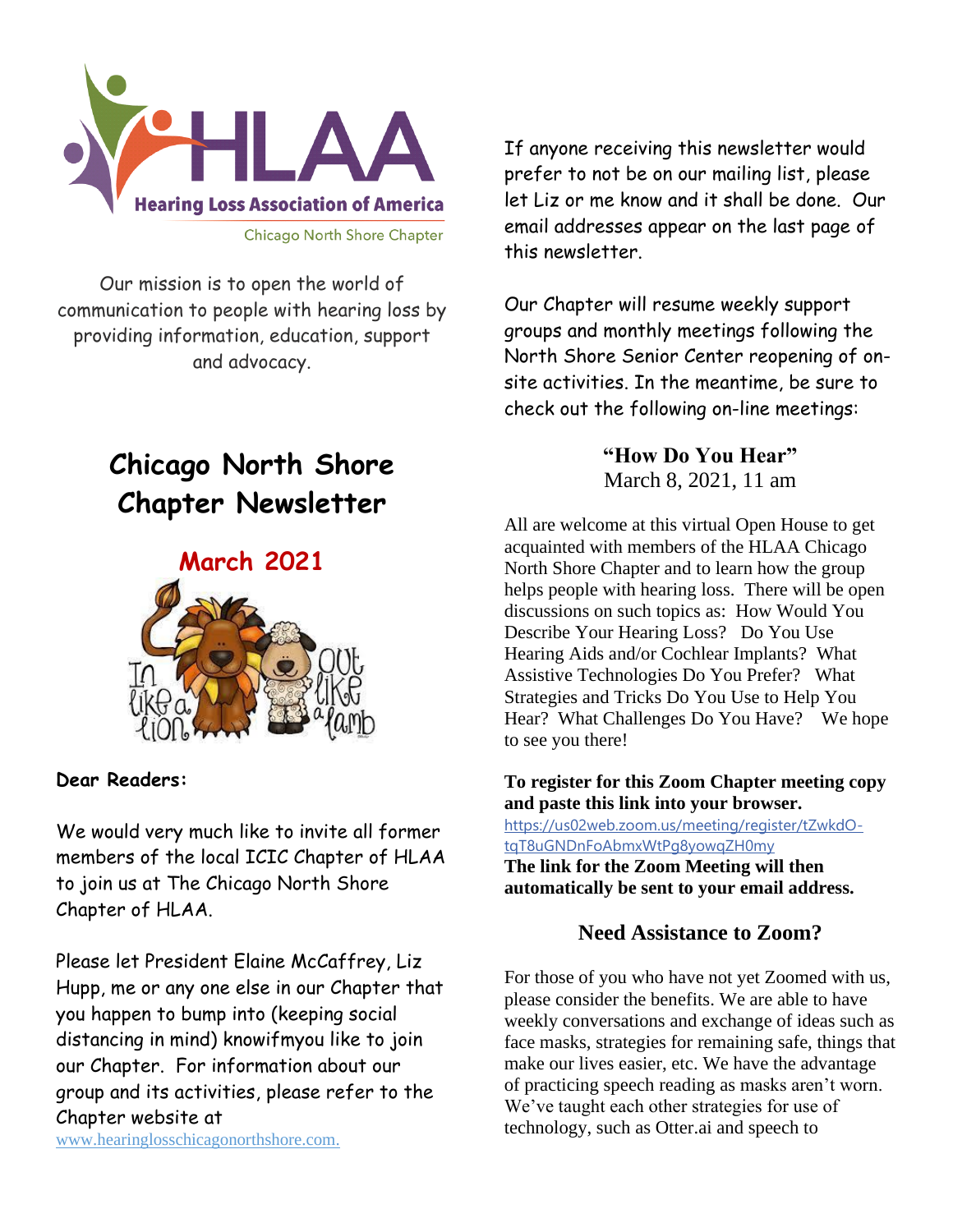text apps or using Bluetooth while Zooming. We enjoy each other's company and would like you to join us.

You can join most Zoom meetings a few minutes early to test out your Zoom features.

Contact me for more information at [ElaineCMcCaffrey1@gmail.com](mailto:ElaineCMcCaffrey1@gmail.com)

## **Hearing Loss Support Group**

During the pandemic, the Hearing Loss Support Group, sponsored by the North Shore Senior Center, meets virtually, virtually every Monday from 11 am to noon. To join this group, please contact Ana Pinshower at [apinshower@nssc.org](mailto:apinshower@nssc.org) or 847.784.6079.

### **2020 - 2021 Chapter Sponsors**

### **Platinum Level (\$200 or more)**

 Margie Cox Audiology Associates of Deerfield, PC Sheri Gostomelsky and Mark Christian Elaine and John McCaffrey

### **Gold Level (\$100 or more)**

 Mike and Jeanne Wehman Suzanne Kaatz Liz Hupp Bindy Bitterman Betty De Gryse Buino

### **Silver Level (\$50 or more)** Andrew and Carole Ban

**Bronze Level (\$25 or more)**

We are very grateful to these Sponsors for their generosity and support of HLAA Chicago North Shore Chapter. **NOTE**: if your name or business is not listed correctly, please let us know.



#### **Thank you Liz Hupp for providing us with this recap of the March 8 meeting.**

At our chapter meeting on March 8, we heard about the grassroots beginnings of HLAA (then SHHH) from two people who participated in it.

Pat Clickener told of the early days in the basement of Rocky Stone's home, writing out letters by hand, then graduating to a single typewriter as the organization went from a handfuls of people to hundreds. No email, no internet; how to get the word out? An article in the *Wall Street Journal*, about Rocky's CIA career, had a tiny paragraph about him founding SHHH. That alone garnered [400] responses.

Another article in the AARP "Modern Maturity" magazine pulled in [over 2000] letters, from around the world. From that beginning came the conventions, the first of which was here in Chicago. Rocky was on the committee drafting the ADA, and made sure accommodations were not just sign language for the deaf, but also included services for people who were hard of hearing. His early advocacy efforts were crucial to the birth of the services we enjoy today, such as TTY (so important in the days before the internet!), phones and hearing aids being compatible, and captioning. (The first convention was "captioned" by someone writing furiously on an overhead projector screen!)

Our other speaker, Dick Meyer, had a different perspective: Rocky Stone was his uncle. Dick watched Rocky's drive and passion from an early age, and saw how Rocky was so deeply respected by his peers at the CIA. Dick served in the national SHHH leadership early on; he told how Rocky gave the organization the energy and far-sightedness needed for it to grow almost exponentially.

We also heard from Carolyn Young, an audiologist who was involved with the Chicago North Shore Chapter from its beginnings, almost 40 years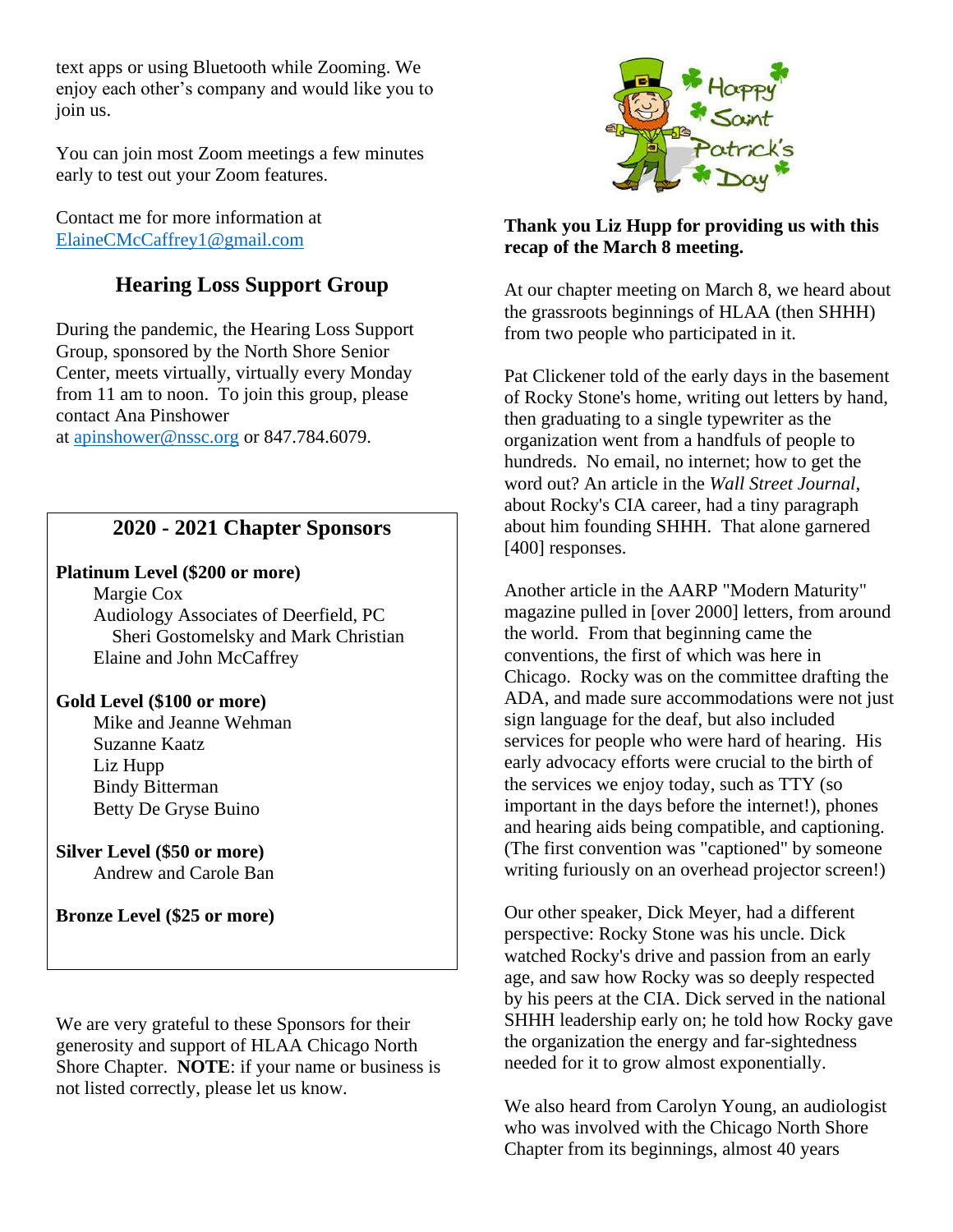ago. Carolyn recruited me to be the next chapter president, passing me the baton, which I then passed to Elaine, our current chapter president. It filled my heart with such joy and amazement to hear this history. We can be proud to be part of HLAA! It is the largest organization in the US for people with hearing loss with paid membership. We do not see most of the current work the leadership does on our behalf, but we definitely, definitely benefit.

### **Check It Out!**

HLAA Chicago North Shore Chapter would like to remind you of our new **Lending Library!**

Chicago North Shore Chapter's Lending Library is now taking names of those who wish to borrow the Personal Hearing Loop.



Great for conversations between two to four people who use their telecoils, sitting 3-4 feet away from the loop allows them to understand each word that is spoken by the others. Imagine your own loop in your living room to watch TV or at the dinner table to understand conversations

Plus, we have a new addition to the Lending Library: a Phonak mini-mic compatible with Phonak hearing aid users who have a Roger X Receiver.



Contact Elaine McCaffrey to place your name on the list to borrow the Personal Hearing Loop or Phonak mini-mic.

# **Advocacy Issues**

## **The HLAA Board of Directors Supports free Captioning for People with Hearing Loss on Video Conferencing Platforms During the COVID-19 Pandemic.**

People with hearing loss have trouble communicating in many situations leading to isolation and loneliness during normal times. Today, amid COVID-19, things are even tougher. In-person conversation has moved online, leaving many people with hearing loss few options for connecting with family and friends, especially seniors who are most at risk for developing virus complications.

Free automatic speech recognition (ASR) captioning for people with hearing loss on video conference platforms like Zoom and Google could make all the difference. Today I pen an open letter to these companies.

### **An Open Letter o Zoom, Google & Microsoft**

Dear Zoom, Google, Microsoft and other video conferencing providers,

Please make free ASR captions available on your platforms for people with hearing loss immediately. In most cases, the technology exists and is integrated into your platform behind a paywall. Providing this service for free for people with hearing loss would not only improve the accessibility of your product, it is also the right thing to do.

Communicating by video call has become the new reality in our COVID-19 world. Video calls are helpful for people with hearing loss because we can see the other person's face, which helps with lipreading. But in meetings with many participants, or even in one-on-one conversations with people using weak microphones or laggy internet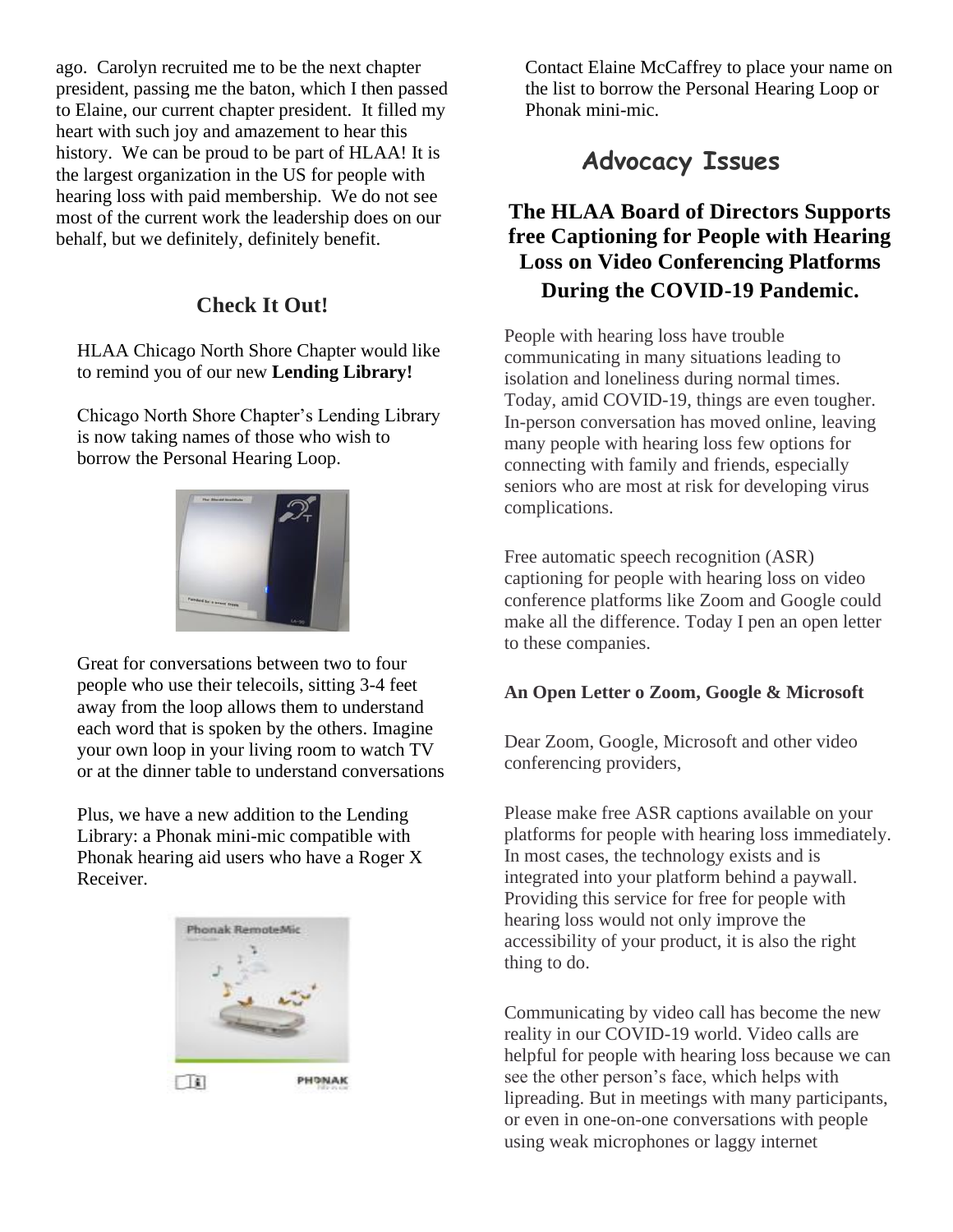connections, video is not enough for understanding. Captioning is necessary.

The gold standard of captioning is Communication Access Realtime Translation or CART, where a live transcriber types what is spoken in real time. But technology is rapidly catching up and now a handful of high quality automatic speech recognition (ASR) options do exist. In these times of change, an ASR alternative can be acceptable for most communications.

#### **What can Zoom do today to improve accessibility?**

Zoom provides the option to offer CART through its service, but CART requires the availability of a live transcriber in the meeting and is very expensive. This is unrealistic for most people with hearing loss living in this economic crisis brought on by COVID-19.

Zoom also also allows for integration with Otter, a popular speech-to-text app used effectively by many people with hearing loss for its high quality ASR, but only for paid Zoom accounts. Zoom must remove this paywall for people with hearing loss.

#### **What can Google do today to improve accessibility?**

Google has long been a leader in providing accessibility tools for people with hearing loss. It speech-to-text app Live Transcribe is fast and accurate and its Live Caption app brings ASR captioning to digital media. Google falls short when it comes to its video conferencing product, which limits its ASR captioning to its paid G-suite customers. Google must remove this paywall for people with hearing loss.

### **What can Microsoft do today to improve accessibility?**

Microsoft offers free captioning through Powerpoint, Microsoft Stream and its Skype video chat (up to 50 people), but it restricts access to captioning for larger meetings behind a pay wall. Microsoft must remove the paywall for people with hearing loss.

Sincerely,

Shari Ebers, founder, [LivingWithHearingLoss.com](https://www.livingwithhearingloss.com/)



# **[Success! Zoom Makes ASR](https://www.change.org/p/zoom-provide-free-captions-for-people-with-hearing-loss-on-video-conferencing-platforms/u/28608850)  [Captioning Free for People](https://www.change.org/p/zoom-provide-free-captions-for-people-with-hearing-loss-on-video-conferencing-platforms/u/28608850)  [with Hearing Loss](https://www.change.org/p/zoom-provide-free-captions-for-people-with-hearing-loss-on-video-conferencing-platforms/u/28608850)**

### **Over-the-Counter (OTC) Hearing Aids**

-------------------------------------

In 2017, Congress passed a law known as the Overthe-Counter Hearing Aid Act of 2017. This law creates a new category of hearing aids for people with mild to moderate hearing loss for purchase, presumably at lower cost than FDA-regulated hearing aids, without visiting a hearing health professional. **The Act, however, requires that the FDA establish regulations** that manufacturers of OTC hearing aids must meet to: (i) ensure the OTC devices are safe and effective for people with mild to moderate hearing loss; and (ii) to set standards for labels. See, [https://www.nidcd.nih.gov/health/over](https://www.nidcd.nih.gov/health/over-counter-hearing)[counter-hearing-](https://www.nidcd.nih.gov/health/over-counter-hearing)aids. To date, the FDA has not issued these regulations. So, OTC hearing aids are not now legally available for sale.

Nevertheless, some manufactures are attempting to market devices that allegedly qualify under the Act. See, for example, [www.hearhealthjournal.com.](https://nam04.safelinks.protection.outlook.com/?url=https%3A%2F%2Flinkprotect.cudasvc.com%2Furl%3Fa%3Dhttp%253a%252f%252fwww.hearhealthjournal.com%26c%3DE%2C1%2C6Z0EDQGMRHxnopojRwz6J-eA4dasQfe6q-p-Vo1o2ozw_fezDY6wr8-_Y1K3vIkkXzwL-vwcRvpHNeLZ8JlnB9NSvSEt6uBz-ZFF83RLDcjqOj4iBpH4vjY%2C%26typo%3D1&data=04%7C01%7Ctrudnicki%40nssc.org%7C3035179113ba4354ce3008d8d2ac4983%7C496cc6b12eb7403d921ec2676d9b552d%7C1%7C0%7C637490984881268965%7CUnknown%7CTWFpbGZsb3d8eyJWIjoiMC4wLjAwMDAiLCJQIjoiV2luMzIiLCJBTiI6Ik1haWwiLCJXVCI6Mn0%3D%7C1000&sdata=6v2IZSJeO61riBUeiZkpScWisxbp06TxTgjr5fgN%2BSw%3D&reserved=0) This is a very clever ad and someone could easily end up paying \$199 for a product they think is government approved but might not pass safety standards.

Please let me know if you would have questions or would like more information.

Best regards. Sharon L. King, [sking@slking.net](mailto:sking@slking.net)